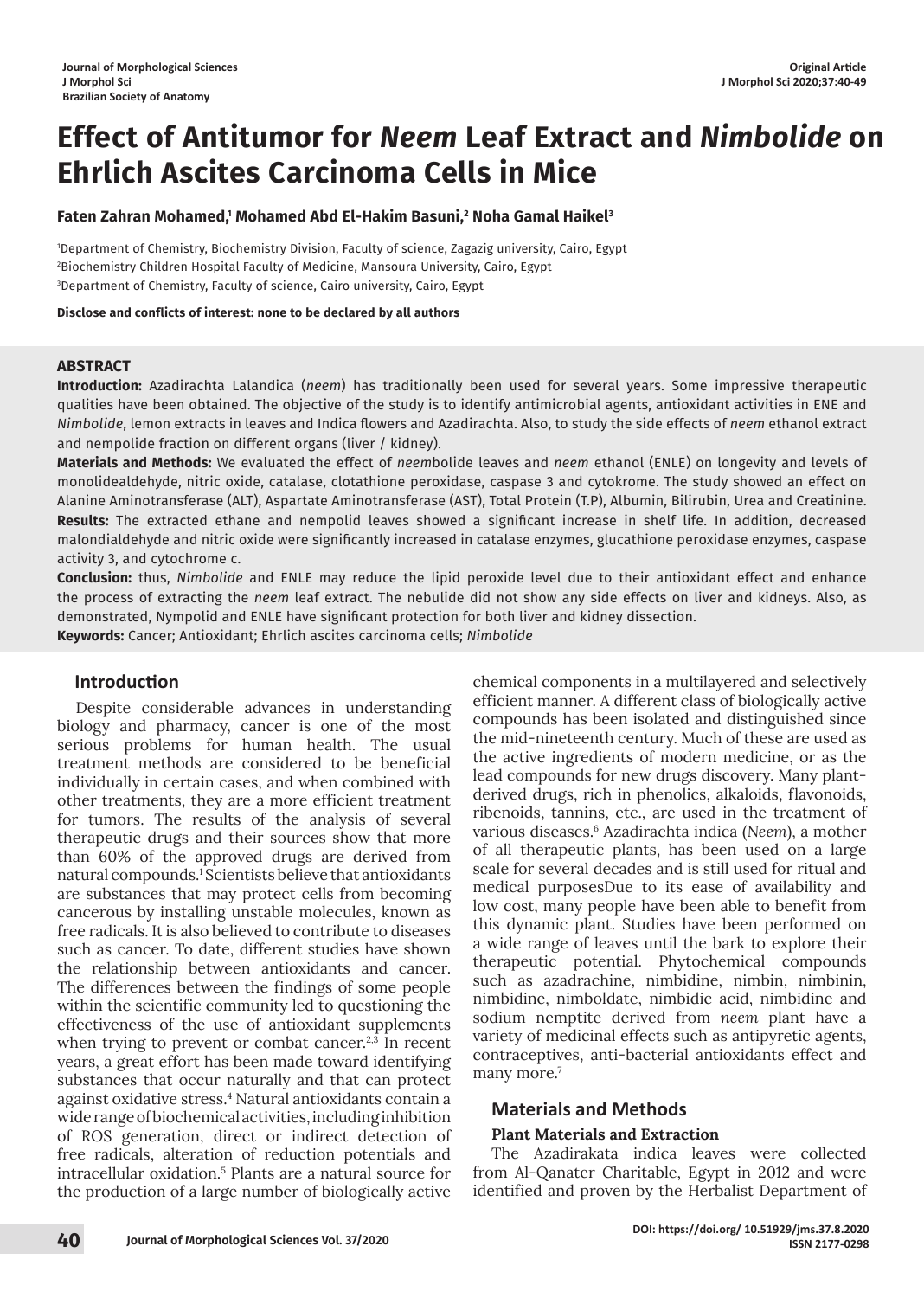Botany, Cairo University. The leaves were sandwiched and grinded to powder using a grinding machine. *Neem* extract prepared by.<sup>8</sup> The extract was extracted in a normal saline solution to obtain a final concentration.<sup>9</sup> Extraction of *nimbolide* was synthesis according to.<sup>10</sup>

## **Animals**

120 Swiss white mice aged 22 to 25 g were purchased from the Animal House Colony at the National Research Center, Dokki, Giza, Egypt. Animals were kept at the Experimental Animal House at the Faculty of Science, Zagazig University. The mice were kept in an appropriate environment of temperature, humidity and light, fed on a standard commercial diet and ad libitum tap.

# **Ehrlich Ascites Carcinoma Cells**

EAC cells were initially supplied from the National Cancer Institute, Cairo, Egypt (only for the first transplantation), and maintained in female Swiss albino mice through serial intraperitoneal (I.P.) inoculation of 0.2 ml of freshly drawn ascites fluid (diluted to 1:5 saline solution), each inoculum contained ~2.5 ×106 cells. This process was repeated every 10 days for keeping the strain available throughout the present study.<sup>11</sup>

#### *Neem* **Extract and** *Nimbolide* **Identification**

**A-** *H1 NMR, C13 NMR* and Mass spectrum*:* The H1 NMR and C13 NMR spectra were recorded with Jeol instrument (Japan), at 270 and 125 MHz respectively. The Mass spectrum was recorded on a GCMS-QP 1000 ex spectra mass spectrometer operating at 70 ev. The analyses were carried by the Microanalytical Data Unit at the National Research Center, Giza, Egypt according to.9 B- High Performance Liquid Chromatography *HPLC* High Performance Liquid Chromatography (HPLC) analysis of ENLE and *nimbolide* was performed at the National Research Center, Giza, Egypt according to. $10$ 

**Toxicity study and dose response curve** Approximate LD50 of *neem* extract was determined according to the method.12 Dose response curve for ENLE in mice was determined according to the method.13 Studies performed for determination of the most effective dose on tumor volume and count.The LD50 value of a single i.p. administration of *nimbolide* to adult female was 225 mg/kg body wt according to. $14$  One tenth of LD50 was used in this work is the most effective dose of *nimbolide* was first reported by.15

## **Experimental Design**

Ninety adult female albino mice were divided into six groups (each one contained 15 mice). Group I: (Negative control): 15 mice injected i.p. with sterile saline solution (0.9 NaCl) for 9 days. Group II: (Positive control): 15 mice were injected i.p. with EAC cells 2.5×106 cells/0.2 ml once for 9 days. Group III: Therapeutic group of ENLE: 15 mice were injected

with EAC cells 2.5×106 cells/0.2 ml before inoculation with 5 mg/Kg body.wt ENLE treatment day by day for 9 days. Group IV: Preventive group of ENLE: ice were injected with ENLE treatment before inoculation with EAC cells 2.5×106 cells/0.2 ml. Mice received 5 mg/Kg b.w ENLE treatments day by day for 9 days. Group V: Therapeutic group of *Nimbolide*: 15 mice were injected i.p. with EAC 2.5×106 cells/0.2 ml before inoculation once with 22.5 mg *Nimbolide* cckg b.w according to15 for 9 days. Group VI: Preventive group of *Nimbolide*: 15 mice were injected with 22.5 mg *Nimbolide* / kg b.w once then were injected with EAC cells 2.5×106 cells/0.2 ml for 9 days.

# **Sampling and Preparation Blood Sampling**

At the end of experimental period, Plasma was collected on anticoagulant (EDTA) by centrifuging blood at 3000 r.p.m. for 10 minutes to carry out antioxidant assays (MDA, NO, Catalase and GPx). Serum was collected into a plain tube for determination of liver function tests (ALT, AST, T.P, albumin and bilirubin) and kidney function tests (Urea and Creatinine).

## **Tissue Sampling**

EAC cells were harvested from the peritoneal cavity of each rat and placed in an isotonic saline solution to evaluate the anti-cell activity (Caspase-3 and Cytochrome c). The mouse was dissected and the liver and kidney tissues were removed and placed in a 10% formal saline solution, embedded in paraffin, cut and stained with hematoxylin and iodine (H & E) to evaluate tissues.

## **Viability and Life Span Prolongation**

The validity of the EAC cells was previewed by the Blue Tribal exclusion method, $16$  The total and viable cells (untreated) were calculated at 40 × magnification; the number of cells / ml was calculated in the groups studied. Lifetime determination was performed according to the method described by.17

#### **Biochemical Investigations**

Malondialdehyde (MDA) levels were analyzed and measured according to,<sup>18</sup> Nitric Oxide (NO) was determined by,<sup>19</sup> catalase enzyme activity (CT) was estimated according to<sup>20</sup> and Glutathione Peroxidase GPx activity was measured according to. $21$  The activity of caspase-3 was determined the colorimetric caspase-3 kit according to the method of, $22$  and Cytochrome c was determined according to the method.<sup>23</sup> Total Protein was measured by,<sup>24</sup> Albumin according to,<sup>25</sup> Alanine Aminotransferase (ALT) and Aminotransferase (AST) were determined according to,<sup>26</sup> Serum bilirubin was determined according to.<sup>27</sup> Urea was measured by $28$  and creatinine was measured according to.29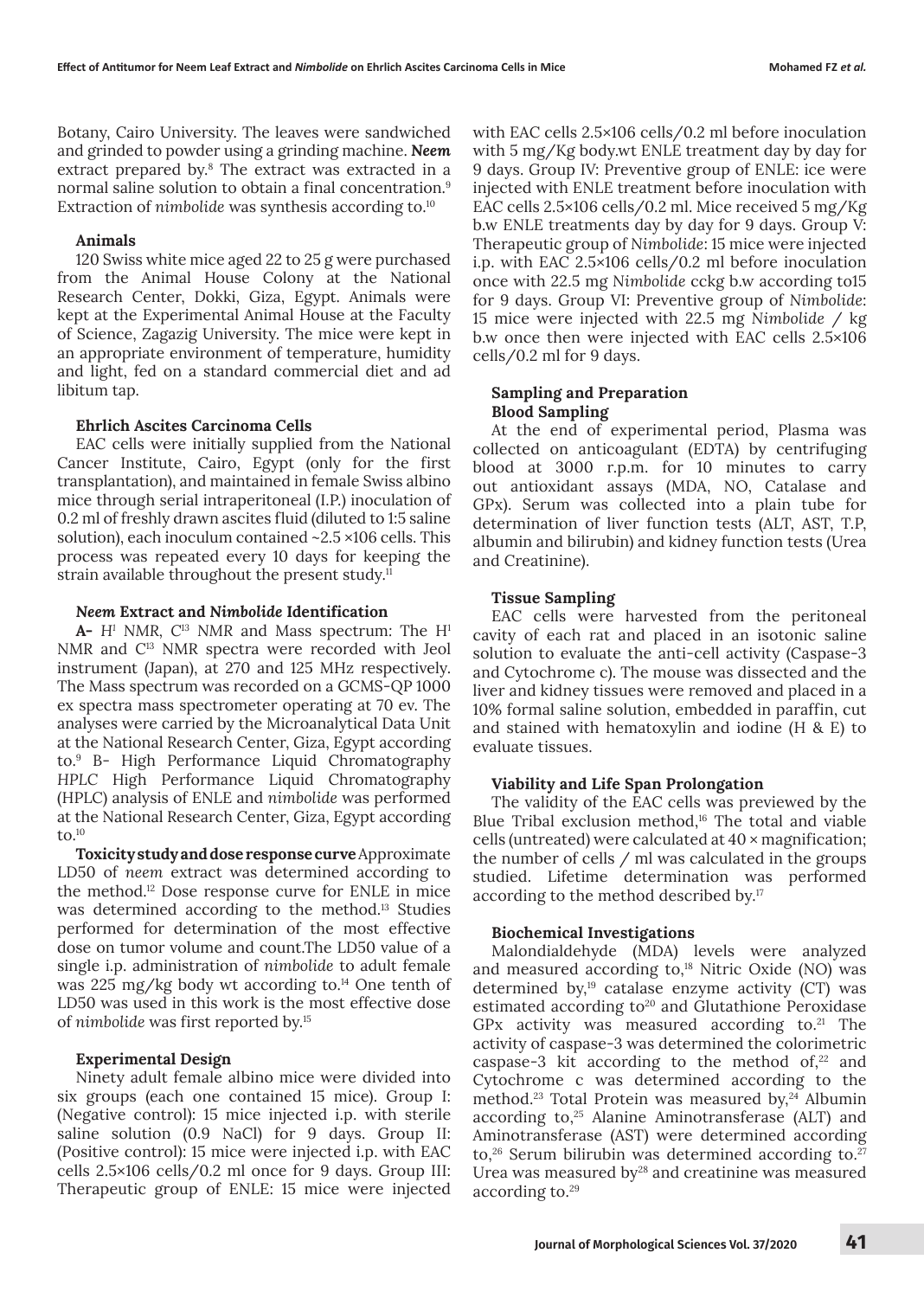# **Histopathological Examination**

The flat parts of the liver and kidneys were examined on the surface of a clean microscope slide according to.30

# **Statistical Analysi**s

All statistical analyzes were conducted by SPSS 14.0 for Social Sciences, SPSS Inc. And were statistically significant at  $p < 0.05$  on two sides. The numerical data was expressed as  $\pm$  SD. The levels of markers were analyzed by ANOVA but the Mann Whitney test was used for independent comparisons groups.<sup>31</sup>

# **Results**

# **Total Extract and** *Nimbolide* **Yield**

*Neem* leaves powder (0.5 Kg) after undergoing extraction, yielded 15.8 g of Ethanolic *Neem* Leaf Extract (Thick green paste) and other (0.5 Kg) of leaf powder yielded 1 g of *Nimbolide* (Off-white solid).

*Neem* extract and *nimbolid*e identification For identification of the extract, HPLC was done. The retention time (Rt) of standards (Azadirone, 28-Deoxonimbolide, *Nimbolide*, and Quercetin) were 4.980, 3.548, 2.971, and 7.631 with100% area. While the retention time (Rt) of Azadirone, 28-Deoxonimbolide, *Nimbolide*, and Quercetin in Ethanolic *neem* leaves extract, were found to be 5.191, 3.790, 2.912, and 7.77 respectively, which are matching with standards Rt values respectively. The amount of Azadirone, 28-Deoxonimbolide, *Nimbolide*, and Quercetin in Ethanolic *neem* leaves extract, were found to be 0.4%, 3.4%, 9.4% and 3.2% w/v respectively. To prove the structure of *Nimbolide*, it is cleared from Mass spectroscopy, H<sup>1</sup> NMR, C<sup>13</sup> NMR as shown below

# M.S (EI): m/z (%) of *nimbolide*:

Molecular weight= 466 g/mol (M+·, 0.25), 402  $(C_{24}H_{34}O_5, 0.76)$ , 385  $(C_{22}H_{25}O_5, 14)$ , 357  $(C_{21}H_{25}O_5, 19)$ , 314 ( $C_{19}H_{22}O_4$ , 9), 283 ( $C_{17}H_{15}O_4$ , 8), 267 ( $C_{15}H_{23}O_4$ , 6), 240  $(C_{15}H_{12}O_3, 4)$ , 186  $(C_{12}H_{10}O_2, 6)$ , 126  $(C_7H_{10}O_2, 9)$ , 97  $(C_5H_5O_2, 6)$ 8), 59 ( $C_2H_3O_2$ , 3), 43 ( $C_3H_7$ , 42).

# H1 NMR (DMSO-d6, ppm) of *nimbolide*:

δ= 1.12 (s, 3H, CH<sub>3</sub>-30), 1.28 (s, 3H, CH<sub>3</sub>-19), 1.39 (s, 3H, CH<sub>3</sub>-29), 1.60 (s, 3H, CH<sub>3</sub>-18), 2.00, 1.96 (m, 2H, C<sub>16</sub>-H), 2.30, 3.10 (dd, 2H, C<sub>1</sub>-H), 2.86 (d, 1H, C<sub>5</sub>- $\alpha$ H), 3.36 (s, 3H, COCH<sub>3</sub>), 5.80 (d, 1H, C<sub>2</sub>-H), 6.23 (d, 1H, furan- C<sub>22</sub>-H), 7.27 (d, 1H, C<sub>3</sub>-H), 7.37 (s, 1H, furan- C<sub>21</sub>-H), 7.51 (d, 1H, furan- $C_{23}$ -H).

# C13 NMR (DMSO-d6, ppm) of *nimbolide:*

1. = 198.46 (C-1), 126.10 (C-2), 153.51 (C-3), 49.11 (C-4), 45.29 (C-5), 77.88 (C-6), 84.86 (C-7), 51.71(C-8), 39.84 (C-9), 53.96 (C-10), 32.20 (C-11), 136.33 (C-13), 130.89 (C-14), 83.04 (C-15), 40.01 (C-16), 45.29 (C-17), 14.79 (C-18), 17.56 (C-19), 110.84, 125.32, 139.36, 143.84 (C-furan), 176.36 (C-28), 23.15 (C-29), 18.50 (C-30), 171.76 (C=O, acetate), 53.90 (CH3-acetate) (Fig. 1)



**Figure 1.** Structure of nimbolide Toxicity study and dose response curve.

For determination of median lethal dose (LD50) of ENLE, all doses up to 2000 mg/Kg mice were found to be nontoxic as no deaths were recorded which suggests that ENLE may be a safe mixture. For dose- response curve it is cleared that 5 mg ENLE/Kg mice was found to be the most effective dose as it reduced the number of EAC cells in treated mice group to 76% of EAC cells compared with positive control mice group as shown in Fig. 2.



**Figure 2.** Dose response curve of total Neem extract.

## **Viability and Life Span Prolongation**

From our results, it has been demonstrated that ENLE and *nimbolide* from *neem* leaves have display anticancer activity as they decreased EAC count in mice bearing EAC in all groups  $(p < 0.001)$  compared with positive control mice. Also both showed significant increase in life span in all studied groups compared with positive control group. See Table 1.

## **Biochemical Investigations Antioxidant Assay**

The effects of extracting and *nimbolide* have been tested on antioxidants. Data in Table 2 The results showed that the use of ethanol extract significantly reduced the levels of malondialdehyde (MDA) and nitric oxide (NO)  $(p < 0.001)$ in preventive groups and therapeutic. It also significantly increased the activity of catalase and lutathione and peroxidase enzymes in both treatment and preventive groups (*p* < 0.001). The results also showed that taking nempolid resulted in a significant reduction in levels of malondialdehyde (MDA) and nitric oxide (NO)  $(p < 0.001)$ in preventive groups and therapeutic. It also significantly increased the activity of catalase enzymes and asotathione peroxidase in both treatment and preventive groups ( $p < 0.001$ ).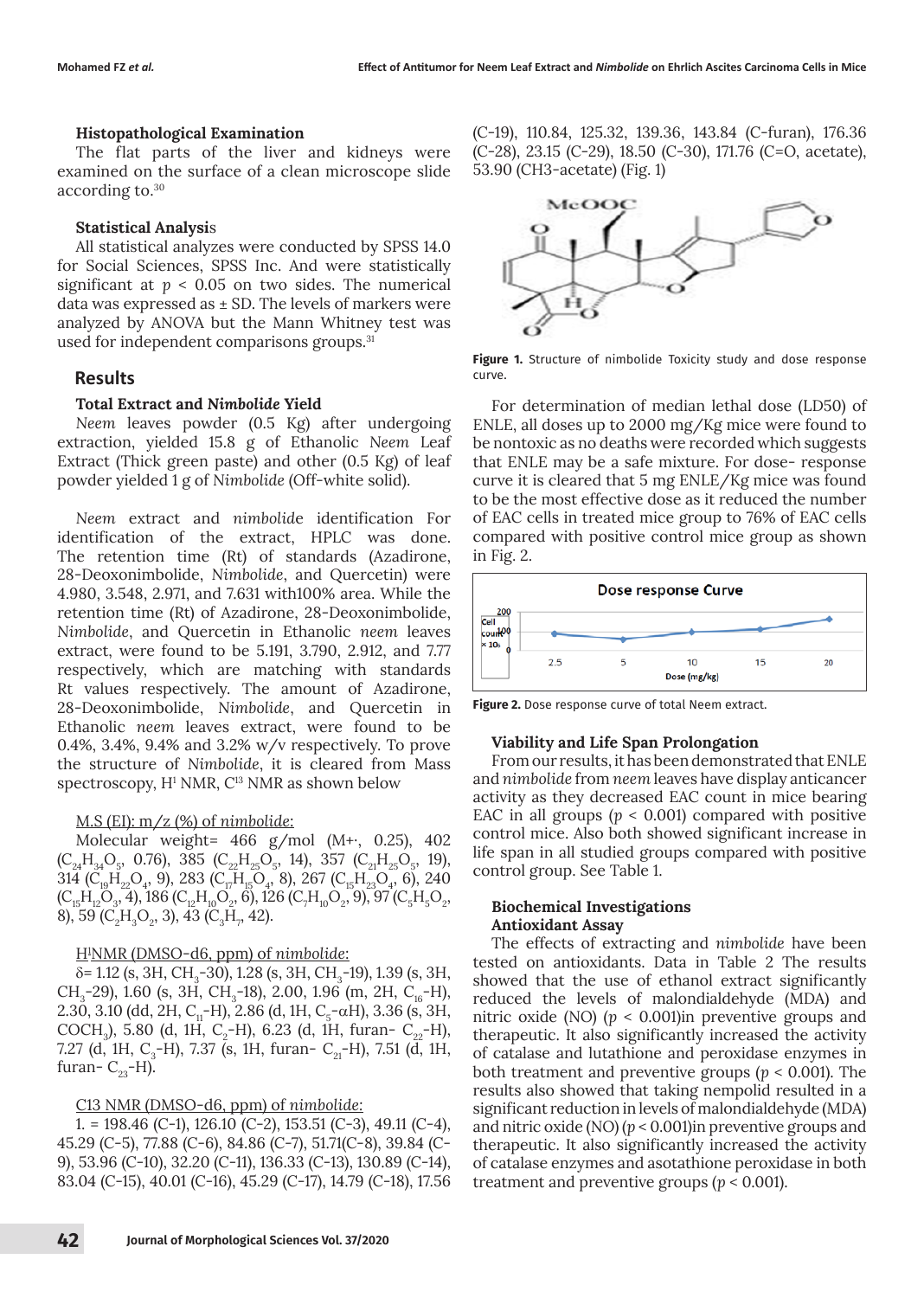| Group          | <b>Positive control</b> | <b>Nimbolide</b>   |                   | <b>Extract</b>     |                         |
|----------------|-------------------------|--------------------|-------------------|--------------------|-------------------------|
|                |                         | Therapeuti c Group | Preventiv e Group | Therapeuti c Group | <b>Preventiv Groupe</b> |
| EAC count      | 209.9± 14.57            | $48.6 \pm 1.8***$  | No cells          | $91.9 + 2.11***$   | $68.4 \pm 1.95***$      |
| Survival days  |                         | 14                 | 15                | 16                 |                         |
| life span T/C% |                         | 55.55%             | 66.66%            | 77.77%             | 88.88%                  |

**Table 1.** EAC count (×106 cells/ml) and T/C% Among Different Study Groups

Data are expressed as Means ± SD. (*n* = 10).

N.S. P value >0.05 was considered non-significant.

\*P value <0.05 was considered significant.

\*\*P value <0.01 was considered highly significant.

\*\*\* P value <0.001 was considered very highly significant.

**Table 2.** Collective Table of Antioxidant Parameters Among Different Study Groups

| Group                        | MDA(nmol/ml)        | NO(mmol/l)          | Catalase(U/L)         | Glutathione peroxidase(U/L) |
|------------------------------|---------------------|---------------------|-----------------------|-----------------------------|
| <b>Negative control</b>      | $11.99 \pm 0.79$ *  | 19.84 ± 1.11***     | $227.37 \pm 12.10***$ | 200.37± 4.63***             |
| <b>Positive control</b>      | $42.74 \pm 1.80$    | $34.42 \pm 3.33$    | $150.92 \pm 6.11$     | 102.44 <sup>±</sup> 3.48    |
| <b>Therapeutic Nimbolide</b> | $12.03 \pm 0.54***$ | 13.27± 1.91***      | 717.16 ± 48.86***     | 614.48± 19.53***            |
| <b>Preventive Nimbolide</b>  | $13 \pm 0.75***$    | 18.21± 1.38***      | 909.45± 51.07***      | 773.41± 62.73***            |
| <b>Therapeutic extract</b>   | $19.61 \pm 1.45***$ | $22.97 \pm 1.24$ ** | 353.38± 35.60***      | 357.94± 36.80***            |
| <b>Preventive extract</b>    | 14.04± 0.37***      | 20.95± 1.33***      | 454.08± 68.19***      | 439.49± 55.10***            |

Data are expressed as Means ± SD. (*n* = 10).

\*P value <0.05 was considered significant.

\*\* P value <0.01 was considered highly significant.

\*\*\* P value <0.001 was considered very highly significant. N.S. P value >0.05 was considered non-significant.

#### **Apoptotic Effect**

Data in Table 3 revealed that administration of the extract showed significant increase in caspase-3 activity and cytochrome c concentration in both therapeutic and preventive groups (*p* < 0.001). Also, *nimbolide* administration showed significant increase in caspase-3 and cytochrome c activities in therapeutic group (*p* < 0.001). While, in *nimbolide* preventive group the cells were absent.

#### **Liver function Tests**

The results from Table 4 showed that taking ENLE in mice has decreased AST in therapeutic (P> 0.05) and preventive group (*p* < 0.001), ALT (*p* < 0.001) bilirubin levels and activities (*p* < 0.001) compared with positive control group but these values are within normal range in mice so that they showed insignificant change in these enzymes Data showed also insignificant increase in T.P ( $p < 0.05$ ) and albumin activity ( $p < 0.05$ ) compared with positive control and these values are within normal range after administration of extract. Also administration of *nimbolide* showed significant decrease in AST ( $p < 0.001$ ), ALT ( $p < 0.001$ ) and bilirubin (*p* < 0.001) compared with positive control group but these values are within normal range in mice so that they showed insignificant change in these enzymes. The results also showed a significant increase in levels of T.P ( $p < 0.001$ ) and albumin activity ( $p < 0.001$ ) compared with positive control and these values are within normal range after administration of *nimbolide*.

**Table 3.** Collective Table of Apoptosis Parameters Among Different Study Groups

| <u>these of companies in the provided in the motion in the set of the companies of the set of the set of the set of the set of the set of the set of the set of the set of the set of the set of the set of the set of the set o</u> |                     |                     |  |
|--------------------------------------------------------------------------------------------------------------------------------------------------------------------------------------------------------------------------------------|---------------------|---------------------|--|
| Group                                                                                                                                                                                                                                | Caspase-3(ng/ml)    | (ng/ml)Cytochrome c |  |
| <b>Positive control</b>                                                                                                                                                                                                              | $0.834 \pm 0.06$    | $1.061 \pm 0.09$    |  |
| <b>Therapeutic Nimbolide</b>                                                                                                                                                                                                         | $3.462 + 0.22***$   | $4.74 \pm 0.35***$  |  |
| <b>Therapeutic extract</b>                                                                                                                                                                                                           | $2.188 \pm 0.14***$ | $2.48 \pm 0.28***$  |  |
| <b>Preventive extract</b>                                                                                                                                                                                                            | 2.956± 0.24***      | $3.32 \pm 0.36***$  |  |

Data are expressed as Means ± SD. (*n* = 10).

N.S. P value >0.05 was considered non significant

\*P value <0.05 was considered significant.

\*\*P value <0.01 was considered highly significant.

\*\*\*P value <0.001 was considered very highly significant.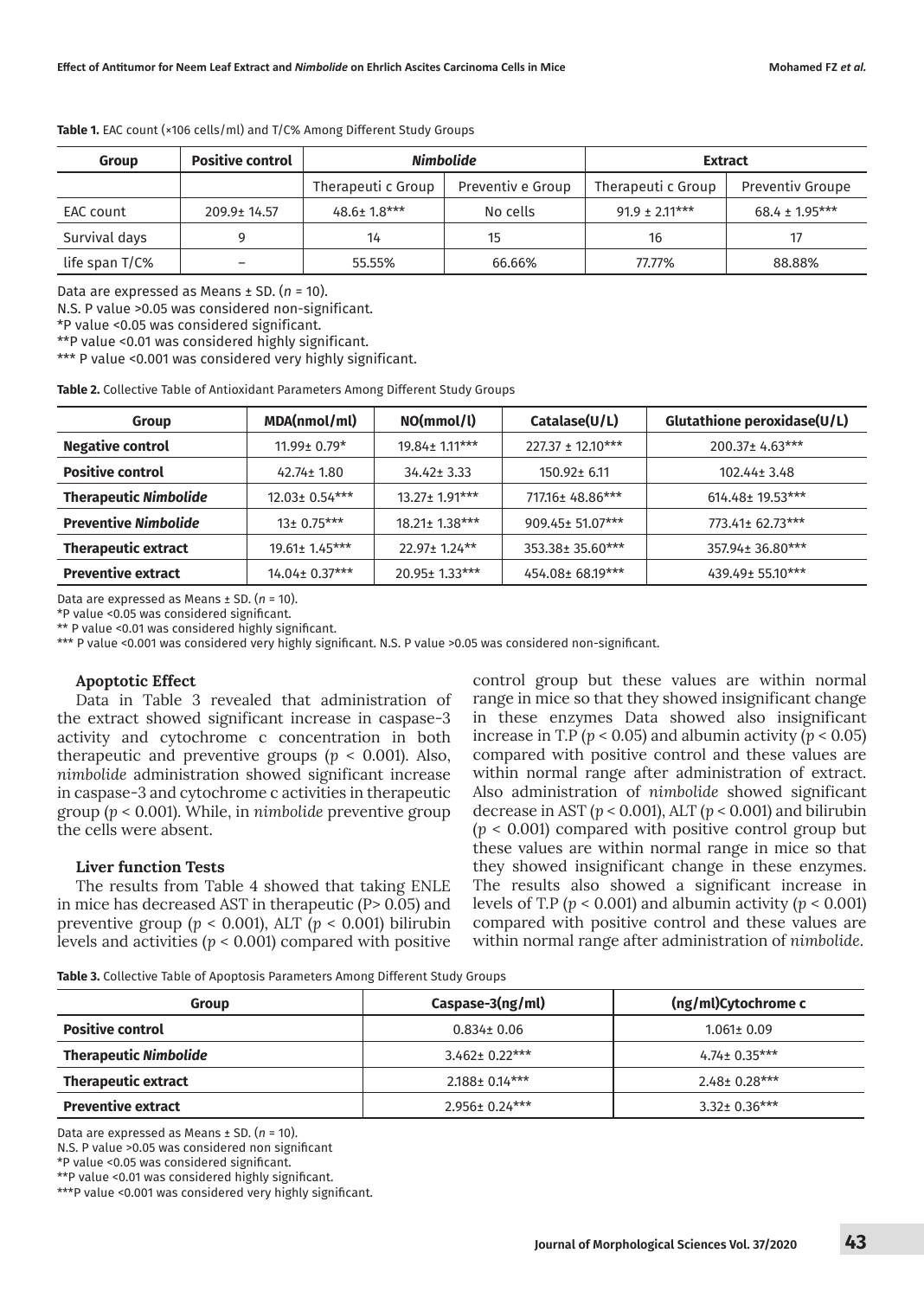| Group                        | AST(U/L)            | ALT(U/L)            | Total protein(g/dl) | Albumin(g/dl)      | Bilirubin(mg/dl)     |
|------------------------------|---------------------|---------------------|---------------------|--------------------|----------------------|
| <b>Negative Control</b>      | $81.3 \pm 2.36$ *** | $41.5 \pm 2.33$ *** | $6.86 \pm 0.12***$  | $2.63 \pm 0.11***$ | $0.387 \pm 0.04***$  |
| <b>Positive control</b>      | $109.7 \pm 4.62$    | $113 \pm 8.07$      | $5.5 \pm 0.31$      | $1.78 \pm 0.16$    | $0.944 \pm 0.05$     |
| <b>Therapeutic Nimbolide</b> | $55.2 \pm 2.71***$  | $35.5 \pm 3.22$ *** | $6.91 \pm 0.13$ *** | $2.77 \pm 0.17***$ | $0.201 \pm 0.06$ *** |
| <b>Preventive Nimbolide</b>  | $41.7 + 5.17***$    | $23.8 \pm 3.18***$  | $6.76 \pm 0.20$     | $2.82 \pm 0.13***$ | $0.138 \pm 0.05***$  |
| <b>Therapeutic extract</b>   | 102.8±7.99          | 75.7±5.33***        | $5.85 \pm 0.32**$   | $2.21 \pm 0.14$ *  | 0.289±0.06***        |
| <b>Preventive extract</b>    | 84.5±3.38***        | 73.5±4.43***        | $6.32 \pm 0.34*$    | $2.23 \pm 0.12^*$  | $0.415 \pm 0.07$ *** |

**Table 4.** Collective Table of Liver Function Tests Among Different Study Groups

Data are expressed as Means ± SD. (*n* = 10).

N.S. P value >0.05 was considered non significant (no stars)

\*P value <0.05 was considered significant.

\*\*P value <0.01 was considered highly significant.

\*\*\*P value <0.001 was considered very highly significant.

#### **Kidney Function Tests**

Our study showed that administration of ENLE had significant decrease effect on urea (*p* < 0.001) and creatinine activities  $(p < 0.001)$  in all studied groups and these values are within normal range. Also, administration of *nimbolide* showed significant decrease in urea  $(p < 0.001)$  and creatinine activities (*p* < 0.001) in all studied groups and these values are within normal range.

#### **Histopathological Examination**

After the study and the test group, the vital organs (liver and kidney). The microscope was carefully observed and did not reveal any significant lesions that could be observed when compared with the control group. Microscopic, the device detected some histological changes from the test groups when compared with the negative control group.

# **Correlations Between Different Parameters in the Studied Groups**

To confirm our results, correlations between parameters in the studied groups were done, as there were positive and negative correlations between different parameters in the all studied groups. Among ENLE studied groups (Table 4), there were strong positive correlations between MDA and NO (r= 0.95) (*p* < 0.01), GPx and (Catalase and Cytochrome c) (r= 0.9) and (r= 0.8) (*p* < 0.01), Caspase-3 with (Cytochrome c and catalase) (r= 0.97) and (r= 0.84) (*p* < 0.01) and Catalase with cytochrome c (r= 0.82) (*p* < 0.01). Also there were strong negative correlations between MDA and (GPx and Catalase) ( $r = -0.6$ ), ( $r =$  $-0.6$ ) ( $p < 0.01$ ), NO and (GPx and Catalase) ( $r = -0.6$ ) and  $(r = -0.6)$   $(p < 0.01)$ . Among studied groups (Table 5), there were strong positive correlations between MDA and NO (r= 0.92) (*p* < 0.01), GPx and (Catalase, Caspase-3 and Cytochrome c) (r= 0.99), (r= 0.95) and  $(r= 0.97)$  ( $p < 0.01$ ) and Caspase with Cytochrome c  $(r= 0.99)$  ( $p < 0.01$ ). Also there were strong negative correlations between MDA and (GPx and Catalase) (r= -0.6), (r= -0.6) (*p* < 0.01), NO and (GPx, Catalase, caspase-3 and Cytochrome c) ( $r = -0.7$ ), ( $r = -0.7$ ), ( $r =$ -0.5) and (r= - 0.5) (*p* < 0.01).

**Table 5.** Collective Table of Kidney Function Tests Among Different Study Groups

| Group                        | Urea(mg/dl)         | Creatinine(mg/dl)    |  |
|------------------------------|---------------------|----------------------|--|
| <b>Negative control</b>      | 21± 3.97***         | $0.385 \pm 0.17***$  |  |
| <b>Positive control</b>      | $62.1 \pm 3.38$     | $1.663 \pm 0.16$     |  |
| <b>Therapeutic Nimbolide</b> | $***24.9 \pm 2.21$  | $0.903 \pm 0.06$ *** |  |
| <b>Preventive Nimbolide</b>  | $20.5 \pm 2.72***$  | $0.758 \pm 0.09***$  |  |
| <b>Therapeutic extract</b>   | 29.2± 1.24***       | $0.658 \pm 0.10***$  |  |
| <b>Preventive extract</b>    | $31.6 \pm 1.62$ *** | $0.509 \pm 0.09$ *** |  |

Data are expressed as Means  $\pm$  SD. (n = 10).

N.S. P value >0.05 was considered non-significant

\*P value <0.05 was considered significant.

\*\*P value <0.01 was considered highly significant.

\*\*\*P value <0.001 was considered very highly significant.

# **Discussion**

Cancer is a word that expresses the term to describe a range of diseases that cause irregular growth, invasion, and the spread of (malignant tumor) of abnormal cells. Cancer occurs due to external factors such as malnutrition, environmental conditions, tobacco use, radiation, infectious organisms, lack of exercise, as well as internal factors such as mutations, genetics, and hormones.32 *Neem* leaf extracts have been reported to be non-mutagenic and non-toxic, and have been found to have immune, anti-cancer and antiinflammatory properties.33 There are many studies that have shown that the extract of ethanol from *neem* leaves has an anti-cancer activity. Ethylene *Neem* Extract (ENLE) showed an anti-cancer activity against infectious carcinogenesis caused by nitrosoganidine and methane-n.34 ENLE induces apoptosis in a-prostate cancer cell line (PC-3) by up-regulating the proapoptotic protein Bax and lessening the level of Bcl-2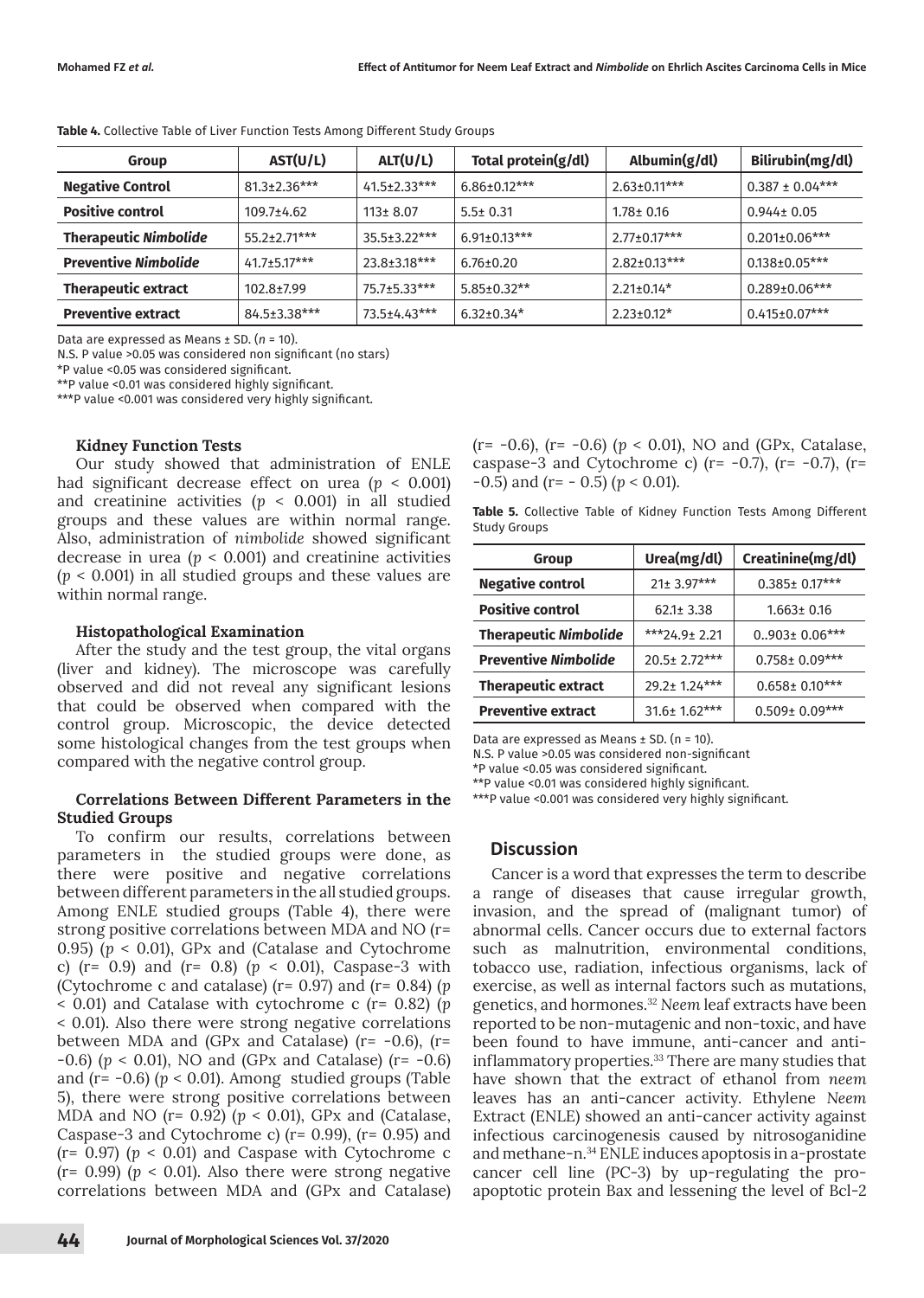protein resulting In dividing the DNA into prostate cancer cells.35,36 Many biologically active compounds are isolated from this plant. Among them, *nimbolide* belongs to the lemongrass group. The main component of the *neem* leaves is *Nimbolide*, a tetrahydrate consisting of a lemon skeleton with an α, β-unsaturated ketone system and a δ-lactone ring.37 *Nimbolide* has many types of biological activity, including anti-cancer and anti-malarial activity.38 *Nimbolide* was obtained to have an anticancer activity in a wide range of cancer cells, including neuromuscular neural cell carcinoma, bone sarcoma, placental carcinoma,<sup>39,40</sup> leukemia,<sup>41</sup> and melanoma cells, and in macrophages<sup>41</sup> ENLE contains several antioxidants and anticarcinogens including terpenoids, limonoids, quercetin and sitosterols. *Neem* leaf components such as *nimbolide*, 28-deoxonimbolide, and azadirone were obtained because they had a cytotoxic activity against different cancer cell lines.<sup>42</sup> Quercetin, a *neem* bioflavonoid highly soluble in ethanol and potent antioxidants, was obtained to prevent the growth and regulation of cancer cells in malignant cell lines the expression of Bcl-2 and mutant p53 protein.43 28-Deoxonimbolide exhibited potent cytotoxic activities against  $HL60$  cells<sup>44</sup> and showed high cytotoxicity against a normal lymphocyte cell line.45 LD50 of *nimbolide* was reported to be 225 mg⁄Kg body wt in mice according to $13$  unlike<sup>46</sup> who suggested that LD50 of *nimbolide* in amice was reported to be 280 mg⁄Kg body wt. this difference was supposed to be due individual variation.<sup>47</sup> The acute toxicity was estimated by intraperitoneal administration of the compounds (ENLE) to determine the median lethal dose (LD50). Our results revealed that, dose up to 2000 mg /kg was considered safe for ENLE. Our results showed that, 5 mg /kg was considered to be the most effective dose of ENLE. Our results are in agreement with<sup>48</sup> who reported that toxicological investigation of *A. indica* leaf extracts at 0.6 - 2.0 g/kg body weight did not possess any lethal effects on hematology, enzyme levels and histopathological parameters of experimental animals. For the evaluation of antiproliferative activity of the ethanolic extract and *nimbolide*, it has been demonstrated that *nimbolide* and ENLE from *neem* tree have display anticancer activity as the decreased EAC count in mice in all treated groups. It showed 100% absence of tumor cells in *nimbolide* preventive group. ENLE has helped reduce cell proliferation by inhibiting an insulin-like growth factor (IGF) signaling molecules MCF-7 and MDA MB-231.49 In another study, the antidepressant activity of the ENLE extract alone or in combination with cisplatin was demonstrated by a cell survival test on human breast (MCF-7) and cervical human epithelial adenocarcinoma cell line (HeLa) cancer cells.50 The therapeutic dose was found to be 22.5mg/Kg b.w. which is one tenth of the LD50 and the effective dose according  $\mathsf{to}^{\scriptscriptstyle 14}$  who reported that administration of *nimbolide* at 20 mg/kg of body weight reduced tumor growth by almost 90% of human

colorectal cancer xenografts which supports our results. *Nimbolide* has effectively inhibited proliferation of WiDr colon cancer cells and has been shown to exert its antiproliferative effects in various cell lines.<sup>51</sup> Also,<sup>38</sup> suggested that *Nimbolide*, a triterpenoid extracted from the flowers of the *neem* tree (Azadirachta indica), was found to have antiproliferative activity against some cancer cell lines resulted in cell cycle disruption Living organisms possess intrinsic antioxidant defense mechanisms against free radicals, which are sufficient to prevent oxygen radical cytotoxic effects.52 In our study MDA, NO and other major antioxidants were chosen as lipid peroxidation indicators. Our results showed significant decrease in MDA and NO levels while it showed increase in the activities of catalase and glutathione peroxidase. Hence, it may be possible that ENLE and *nimbolide* decrease lipid peroxidation level due to their antioxidant effect. Our results agreed with<sup>53</sup> who suggested that *Neem* leaf aqueous extract, flower and stem bark ethanol extracts exhibited higher free radical scavenging. The leaf aqueous extract is significantly decreased malondialdehyde (MDA) levels by the thiobarbituric acid reactive substances (TBARS) method for cure of diabetes. Another study showed an increase in MDA and NO levels after treatment with methanolic leaves extract of Azadirachta indica (MLEN, 500 mg/Kg b.w) on cisplatin- (CP) induced nephrotoxicity and oxidative stress in rats. However, the oral administration of MLEN to CP-intoxicated rats for 5 days brought back MDA, NO production, and enzymatic and non-enzymatic antioxidants to near normalcy54 . A. indica (*neem*) leaf extract has been shown to enhance the activity of GPx in various tissues of mice and rats.55 Another study showed that A. indica leaf extract elevated GPx activity in benzo (a)pyreneinduced forestomach tumorigenesis in mice.<sup>56</sup> GPx activity was significantly increased in the stomach after treatment with ethanolic *neem* leaf extract against N-methyl -N′- nitro-N nitrosoguanidine-induced Gastric Carcinogenesis in Wistar Rats.<sup>33</sup> This may be may be attributed to enhanced antioxidant capacities. Increased generation of ROS such as  $O_2$ <sup>-</sup> and  $H_2O_2$  is recognized to induce CT and GPx. Higher activities of antioxidant enzymes have been observed in malignant tumors compared with control.<sup>57</sup> Apoptosis is an ordered and orchestrated cellular operation that occurs in physiological and pathological conditions. Apoptosis plays an important role in the treatment of cancer as it is a popular target of many treatment strategies.58 Caspase-3 is also required for some typical hallmarks of apoptosis.<sup>59</sup> Cytochrome c is also involved in initiation of apoptosis. Upon release of cytochrome c to the cytoplasm, the protein binds apoptotic protease activating factor.60 Cytochrome c was reported to be higher in cancer tissues than in non-diseased organs.<sup>61</sup> Our results showed significant increase in Caspas-3 activity and Cytochrome c level compared with positive control group.62 investigated that *nimbolide*; a limonoid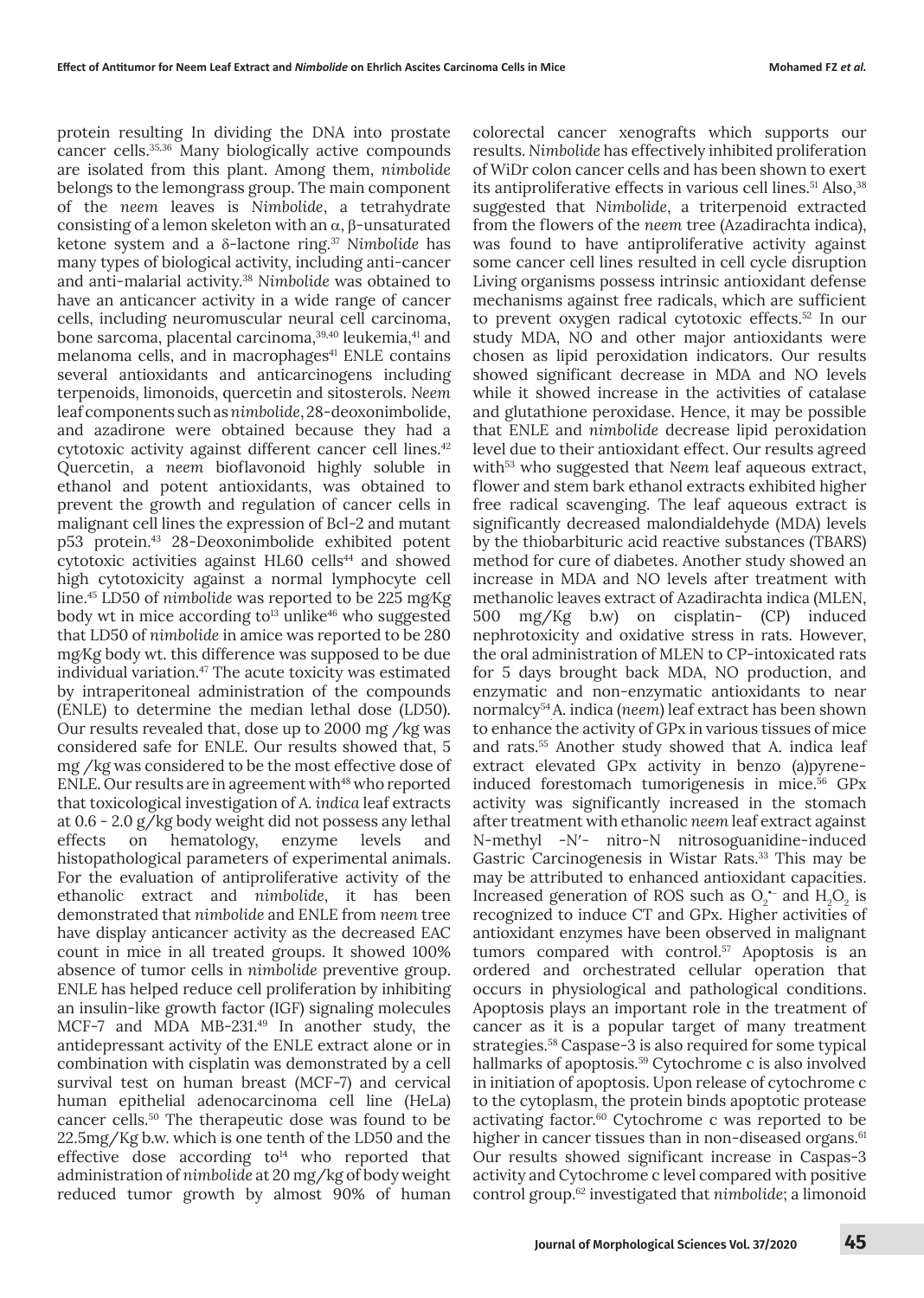present in leaves and flowers of the *neem* tree (Azadirachta indica) activates caspase 3. Also, the mitochondrial pathway is engaged by the release of apoptogenic factors like cytochrome c from the mitochondrial inter membrane space into the cytosol. Results In vivo showed that NLE treatment induced morphological apoptotic changes were associated with increased caspase  $3$  in oocyte.<sup>63</sup> Also, our study is in agreement with<sup>64</sup> who reported that *nimbolide* increase Cytochrome c levels while treating human colon cancer cells with *neem* extract and suggested that Cytochrome c is a controlled form of cell death used to kill cells in the process of development or in response to infection or DNA damage. Liver is the most important key organ in the metabolism, detoxification and secretary functions in the body and it is highly affected primarily by toxic agents thus the following parameters were studied for assessment of the liver damage: Aspartate aminotransferase (AST), Alanine aminotransferase (ALT), Total protein (T.P), Albumin (Alb) and Bilirubin.65 Our study showed that ethanolic *neem* leaves extract and *nimbolide* showed insignificant changes in all parameters in the studied groups which prove the nonhepatotoxic nature of *neem* according to normal values reported in.66 The non-hepatotoxic nature of *neem* was proved in the study performed by, $67$  who was found unaltered and normal activities of serum ALT and AST following prophylactic treatment on Swiss albino mice with *neem* leaf preparation against Ehrlich's carcinoma. Also,68 reported the hepatoprotective role of *neem* leaves extract against paracetamol-induced hepatic damage in albino rats as indicated by stable serum activity of ALT and AST and histopathological observations of liver tissues. Similarly, Azadirachta Indica (Neem) aqueous leaf extract significantly prevented changes in the serum levels of bilirubin, total protein, alanine aminotransferase, aspartate aminotransferase after induction with antitubercular drugs in albino rats.69 The kidneys are important because they keep the composition, or make up, of the blood stable, which lets the body functions like: prevent the buildup of wastes and extra fluid in the body, keep levels of electrolytes stable, such as sodium, potassium, and phosphate, make hormones that help, regulate blood pressure, make red blood cells and bones stay intensive.70 Our results showed insignificant decrease in Urea and Creatinine levels with respect to positive control group and these values are within normal values according to<sup>66,71</sup> reported that neem leaf glycoprotein (NLGP) is non-toxic even in higher doses and showed apparently normal urea and creatinine levels. Thus, it can be recommended for human use in anti-cancer therapy. Another study investigated the protective effect of Azadirachta indica (neem) leaves against cisplatin induced nephrotoxicity. Neem leaves showed significant protection as evidenced by the decrease of elevated urea. This improvement of physiological function was associated with high

protection against histopathological injury induced by cisplatin on kidney. This result suggests that neem leaves pre; co and post-treatment can prevent the nephrotoxicity induced by cisplatin.72 This was in accordance with another study which reported insignificant change in urea and creatinine of aqueous Azadirachta indica leaf extract (ALE) as a study for the performance serum biochemistry parameters of broiler chicks.73 The gold standard for diagnosis and staging of much diseases is histopathology. Histopathology refers to the microscopic examination of tissue to study the manifestations of disease specifically, in clinical medicine.74 The livers of the positive group showed very clear pathological changes, such as focal large area of necrotic cells and infiltrated with mononuclear cells while the negative control group showed normal healthy hepatic parenchyma. The therapeutic and the preventive groups of *Nimbolide* and ENLE also showed normal healthy hepatic parenchyma as shown in Figs. 3a, 3b, 3c and 3d. The kidneys of the positive group showed very clear pathological changes, such as mononuclear cells infiltration while the negative group showed normal glomeruli and renal tubules. The therapeutic and the preventive groups of *Nimbolide* and ENLE also showed normal glomeruli and renal tubules as shown in Figs. 4a, 4b, 4c, and 4d. It was found that histopathological changes were remarkably reversed in graded doses of *nimbolide* pretreated rats with lesser vacuolar degeneration and hepatic necrosis. Our results are in accordance with<sup>65</sup> who reported that nimbolide protected the liver tissue against CCl<sub>4</sub> toxicity with mild hepatocellular degeneration, less inflammatory cell infiltration and well preserved hepatocytes were observed in most areas and the recovery from degeneration of hepatic cells of *nimbolide* pretreated were comparable to that of standard Silymarin. Paracetamol induced liver necrosis was found to be reduced as observed macroscopically and histologically after treating with aqueous leaf extract of Azadirachta indica (A. indica)<sup>68</sup> To confirm our results, correlations between parameters in the studied groups were calculated, as there were positive and negative correlations between different parameters in the all studied groups. In conclusion, the present study demonstrated that ethanolic neem leaves extract and *nimbolide* provided a significant antiproliferative activity against Ehrlich ascites carcinoma cells and had potent antioxidant activity and good inducer for apoptosis by stimulation of caspase-3 and releasing of cytochrome c with no side effects on liver or kidney.

Also, the present study demonstrated that *nimbolide* provided a significant protective effect against Ehrlich ascites when administered as it showed 100% absence of tumor cells. The anticancer activity of *nimbolide* could be due to presence of α,β-unsaturated ketone structural element and δ-lactone ring so, suggests that *nimbolide* represent a high potential for antitumor activity than neem extract.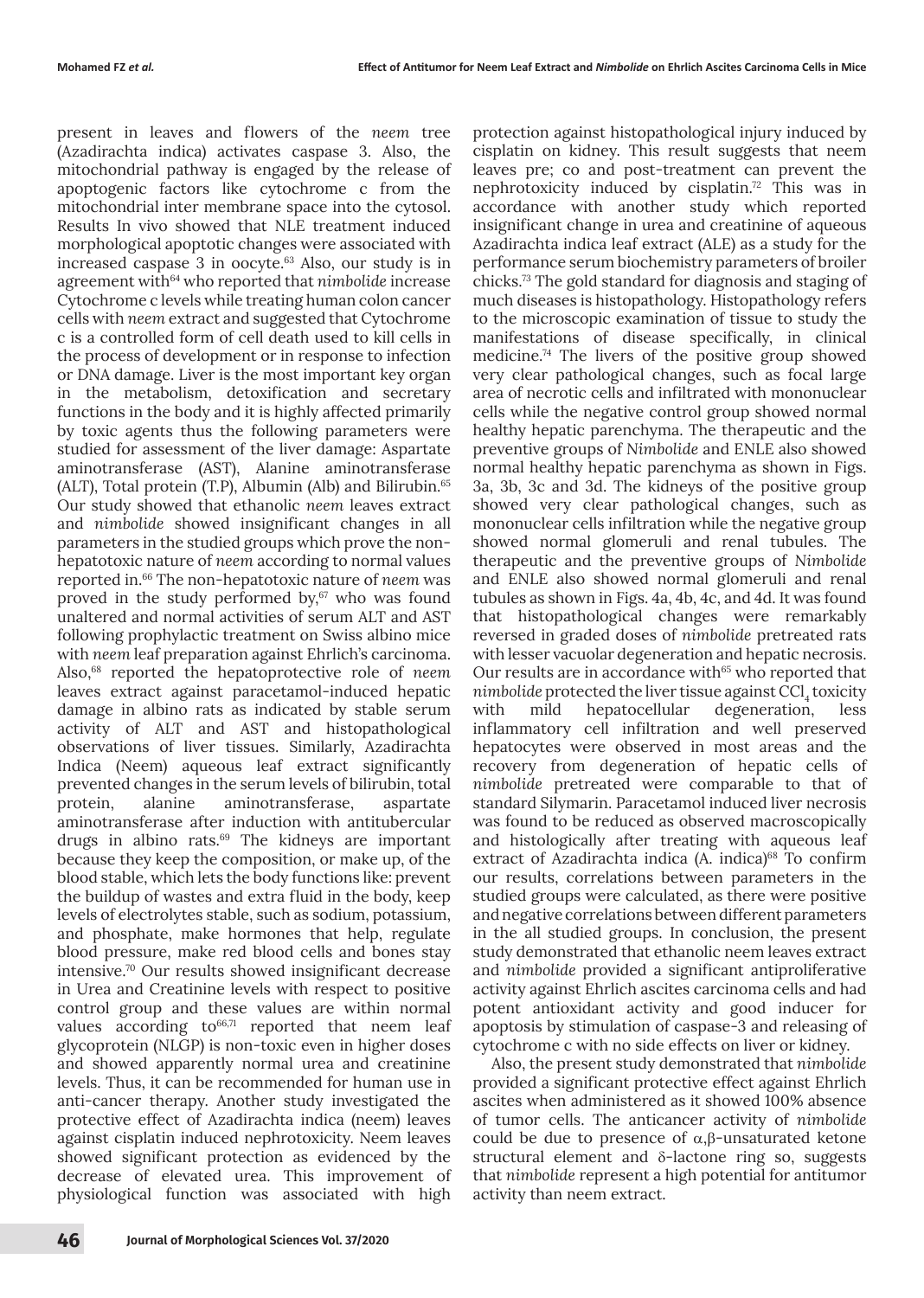

**Figure 3. (a):** A photomicrograph of Liver "Negative Control Group" showing normal healthy hepatic parenchyma and **(b):** A photomicrograph of Liver "Positive Control Group" showing focal large area of necrotic cells [N] infiltrated with mononuclear cells [M] (Hx& E X400). **(c):** A photomicrograph of liver "Extract preventive and therapeutic Groups" showing healthy hepatic parenchyma while **(d):** A photomicrograph of liver"*Nimbolide* preventive and therapeutic Groups" showing healthy hepatic parenchyma. (Hx& E X400).



**Figure 4. (a):** A photomicrograph of kidney "Negative control Group" showing normal glomeruli and renal tubules and **(b)**: A photomicrograph of kidney "Positive control Group" showing mononuclear cells infiltration [M]. (Hx& E X400). **(c)**: A photomicrograph of kidney "Extract preventive and therapeutic Groups" showing normal glomeruli and renal tubules while **(d)**: A photomicrograph of kidney "*Nimbolide* preventive and therapeutic Groups" showing normal glomeruli and renal tubules. (Hx& E X400).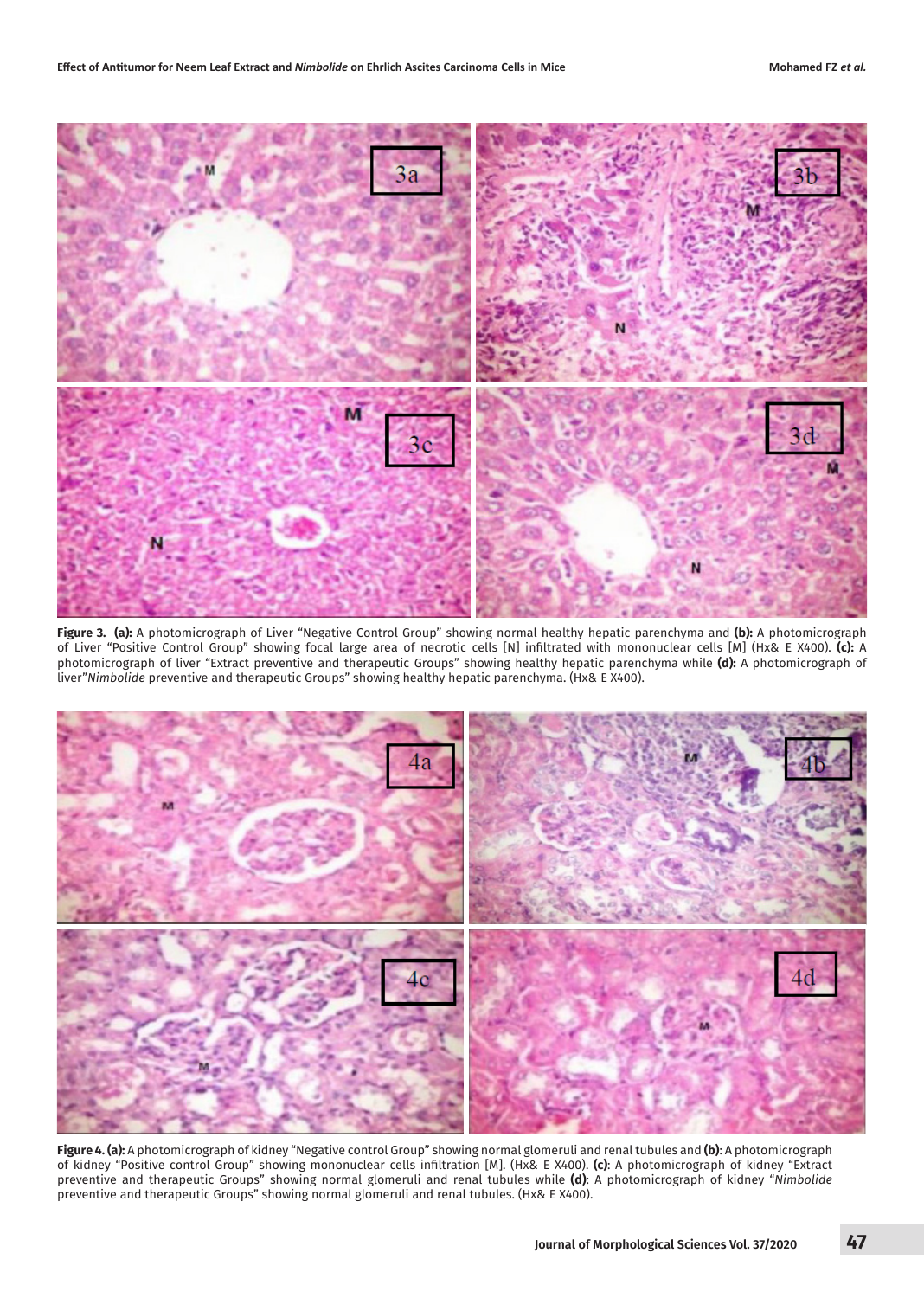# **References**

1. David Sc. (2015). Causes of Cancer. 25(3), p145–216.

2. Schumacker PT. Reactive oxygen species in cancer: a dance with the devil. Cancer Cell 2015;27(2):156–157 10.1016/j.ccell.2015.01.00 PubMed. 3. Basu AK. DNA Damage, Mutagenesis and Cancer. Int J Mol Sci 2018;19(4):970 10.3390/ijms19040970 PubMed.

4. Maha G, Bhuvaneshwari V, Amsaven R, Ragavendran P, Kalaiselvi M. Antioxidant and antibacterial activity from whole plant of Eclipta Alba (l.)- an in vitro model. International Journal of Biosciences and Nanosciences. 2015;2(1):1-8 http://www.ijbsans.com/archives/ http://www.ijbsans.com/archives/ journal15/jan15/MS-15-102.pdf.

5. Azman NA, Gallego MG, Juliá L, Fajari L, Almajano M. The Effect of Convolvulus arvensis Dried Extract as a Potential Antioxidant in Food Models. Antioxidants 2015;4(1):170–184 PubMed.

6.Nawal K. (2015). Plants as a Source of Natural Antioxidants. CABI; 1 edition (February 20, 2015).

7. Yogesh W, Ranjit R, Aparna S. Review on Biological Activities of Azadirachta. International Journal of Informative & Futuristic Research. 2015;2(5):1327–1334 https://www.researchgate.net/ publication/282856855\_Review\_On\_Biological\_Activities\_Of\_ Azadirachta\_Indica\_Neem\_and\_its\_Medicinal\_Uses.

8. Chattopadhyay RR. Possible biochemical mode of anti-inflamtory action of Azadirachta indica A. Juss. in rats. Indian J Exp Biol 1998;36 (4):418–420 https://books.google.com.eg/books?id=Q-0a6SXDKB0C& pg=PA143&lpg=PA143&dq=Possible+biochemical+mode+of+ antiinflammatory+action+of+Azadirachta+indica+A.Juss+in+rats.+Indian+J+Exp+Biol,+36,+41820.&source=bl&ots=m1xq3Y2dwr&sig=ACfU3U1geSwgV0XAuC6mU3VUBzcb7X3tsA&hl=ar&sa=X- &ved=2ahUKEwiZ5oeDvp7hAhVQzBoKHX56CHcQ6AEwCXoECAkQA-Q#v=onepage&q=Possible%20biochemical%20mode%20of%20 antiinflammatory%20action%20of%20Azadirachta%20indica%20A. Juss%20in%20rats.%20Indian%20J%20Exp%20Biol%2C%2036%2C%20 418-20.&f=false PubMed.

9. Subapriya R, Bhuvaneswari V, Ramesh V, Nagini S. Ethanolic leaf extract of neem (Azadirachta indica) inhibits buccal pouch carcinogenesis in hamsters. Cell Biochem Funct 2005;23(4):229–238 PubMed. <jrn>.

10. Sutthatip M, Chalerm S. Isolation and Structure Modification of Biologically Active Compound *Nimbolide* from Azadiracthta indica A. Juss. Var. siamensis Valeton. NUJ 2003;11(3): 45–49. (http://www.thaiscience.info/journals/Article/NUJ/10440939.pdf).

11. Fahim FA, Esmat AY, Mady EA, Amin MA. Serum LDH and ALP isozyme activities in mice bearing solid Ehrlich carcinoma and/or treated with the maximum tolerated dose (MTD) of aloin. Dis Markers 1997;13(3):183–193 http://europepmc.org/abstract/med/9405931 PubMed.

12. Meier J, Theakston RDG. Approximate LD50 determinations of snake venoms using eight to ten experimental animals. Toxicon 1986;24(4):395–401 PubMed.

13. Crump K.S., Hoel D.G., Langley C.H., Peto R. Fundamental Carcinogenic Processes and Their Implications for Low Dose Risk Assessment. Cancer Res 1976;36 (9\_Part1): 2973–2979.

14. Rojanapo W, Suwanno S, Somjaree R, Glinsukon T, Thebtaranont Y. Mutagenic and antibacterial activity testing of *nimbolide* and nimbicacid. J Sci Soc Thailand 1985;11:177–181</jrn>

15. Gupta SC, Prasad S, Sethumadhavan DR, Nair MS, Mo YY, Aggarwal BB. *Nimbolide*, a limonoid triterpene, inhibits growth of human colorectal cancer xenografts by suppressing the proinflammatory microenvironment. Clin Cancer Res 2013;19(16):4465–4476 PubMed.

16. McLIMANS WF, Davis EV, Glover FL, Rake GW. The submerged culture of mammalian cells; the spinner culture. J Immunol 1957;79(5):428– 433 https://www.ncbi.nlm.nih.gov/pubmed/13491853 PubMed.

17. Mazumdar UK, Gupta M, Maiti S, Mukherjee D. Antitumor activity of Hygrophila spinosa on Ehrlich ascites carcinoma and sarcoma-180 induced mice. Indian J Exp Biol 1997;35(5):473–477 https://www.ncbi. nlm.nih.gov/pubmed/9378516 PubMed.

18. Satoh K. Serum lipid peroxide in cerebrovascular disorders determined by a new colorimetric method. Clin Chim Acta 1978;90(1):37–43 PubMed.

19.Montgomery HC, Dymock JF. The determination of nitrite in wa-

ter. Analyst (Lond) 1961;86:414–416 http://www.sciepub.com/reference/81876.

20. Aebi H. Catalase in vitro. Methods Enzymol 1984;105:121–126.

21. Paglia DE, Valentine WN. Studies on the quantitative and qualitative characterization of erythrocyte glutathione peroxidase. J Lab Clin Med 1967;70(1):158–169 https://www.ncbi.nlm.nih.gov/pubmed/6066618 PubMed.

22. Casciola-R L, Nicholson DW, Chong T, *et al*. Apopain/CPP32 cleaves proteins that are essential for cellular repair: a fundamental principle of apoptotic death. J Exp Med 1996;1996:183 https://www.ncbi. nlm.nih.gov/pubmed/8642305.

23. Cai J, Yang J, Jones DP. Mitochondrial control of apoptosis: the role of cytochrome c. Biochim Biophys Acta 1998;1366(1-2):139–149 PubMed.

24. Doumas BT, Bayse DD, Carter RJ, *et al*. candidate reference method for determination of total proteins in serum. I. Development and validation, II. Tests for transferability. Clin Chem 1981;27:1642– 1654 https://webcache.googleusercontent.com/search?q=cache:x-9ZfgY2AC9IJ:https://pdfs.semanticscholar.org/58f1/202ce6f-32bace888185155980d4d2b1f3b50.pdf+&cd=1&hl=ar&ct=clnk&gl=eg PubMed.

25. Doumas BT, Watson WA, Biggs HG. Albumin standards and the measurement of serum albumin with bromcresol green. Clin Chim Acta 1971;31(1):87–96 PubMed.

26. Reitman S, Frankel S. A colorimetric method for the determination of serum glutamic oxalacetic and glutamic pyruvic transaminases. Am J Clin Pathol 1957;28(1):56–63 PubMed.

27. Jendrassik L, Grof P. Biochem. 1938;7297:81.

28. Chaney AL, Marbach EP. Modified reagents for determination of urea and ammonia. Clin Chem 1962;8(130):130–132 PubMed.

29. Murray RL. Creatinine, Kaplan A (1984). Clinical Chemistry. The C.V. Mosby Co. St.Louis. Toronto. Princeton, p 1261–1266 and 418.

30. Lillie RD. Histopathologic technique. Practical Histochemistry. 1976;95:851–859.

31.Levesque R. (2007): Programming and Data Management: A Guide for SPSS and SAS Users, Fourth Edition, SPSS Inc., Chicago Ill.

32. Peter C. (2008). What Is Cancer? Medical News Today.

33. Subapriya R, Nagini S. Medicinal properties of neem leaves: a review. Curr Med Chem Anticancer Agents 2005;5(2):149–6 PubMe.

'34. Subapriya R, Nagini S. Ethanolic neem leaf extract protects against N-methyl -N'-nitro-N-nitrosoguanidine-induced gastric carcinogenesis in Wistar rats. Asian Pac J Cancer Prev 2003;4(3):215–223 PubMed.

35. Kumar S, Suresh PK, Vijayababu MR, Arunkumar A, Arunakaran J. Anticancer effects of ethanolic neem leaf extract on prostate cancer cell line (PC-3). J Ethnopharmacol 2006;105(1-2):246–250 PubMed

6. Gunadharini DN, Elumalai P, Arunkumar R, Senthilkumar K, Arunakaran J. Induction of apoptosis and inhibition of PI3K/Akt pathway in PC-3 and LNCaP prostate cancer cells by ethanolic neem leaf extract. J Ethnopharmacol 2011;134(3):644–650 PubMed.

37. Anitha G, Raj JJ, Krishnan VR, Narasimhan S, Solomon KA, Rajan SS. Semi-synthetic modification of *nimbolide* to 6-homodesacetylnimbin and 6-desacetylnimbin and their cytotoxic studies. J Asian Nat Prod Res 2007;9(1):73–78 PubMed.

38. Roy MK, Kobori M, Takenaka M, *et al*. Antiproliferative effect on human cancer cell lines after treatment with *nimbolide* extracted from an edible part of the neem tree (Azadirachta indica). Phytother Res 2007;21(3):245–250 PubMed.

39. Phillips DR, Rasbery JM, Bartel B, Matsuda SP. Biosynthetic diversity in plant triterpene cyclization. Curr Opin Plant Biol 2006;9(3):305– 314 PubMed.

40. Gerhauser C. Cancer chemopreventive potential of apples, apple juice, and apple components. Planta Med 2008;74(13):1608–1624 PubMed</jrn>

41. Neto CC. Cranberry and its phytochemicals: a review of in vitro anticancer studies. J Nutr 2007; 137(1, Suppl)186S–193S PubMed</jrn> 42. Nanduri S, Thunuguntla SSR, Nyavanandi VK, *et al*. Biological investigation and structure-activity relationship studies on azadirone from Azadirachta indica A. Juss. Bioorg Med Chem Lett